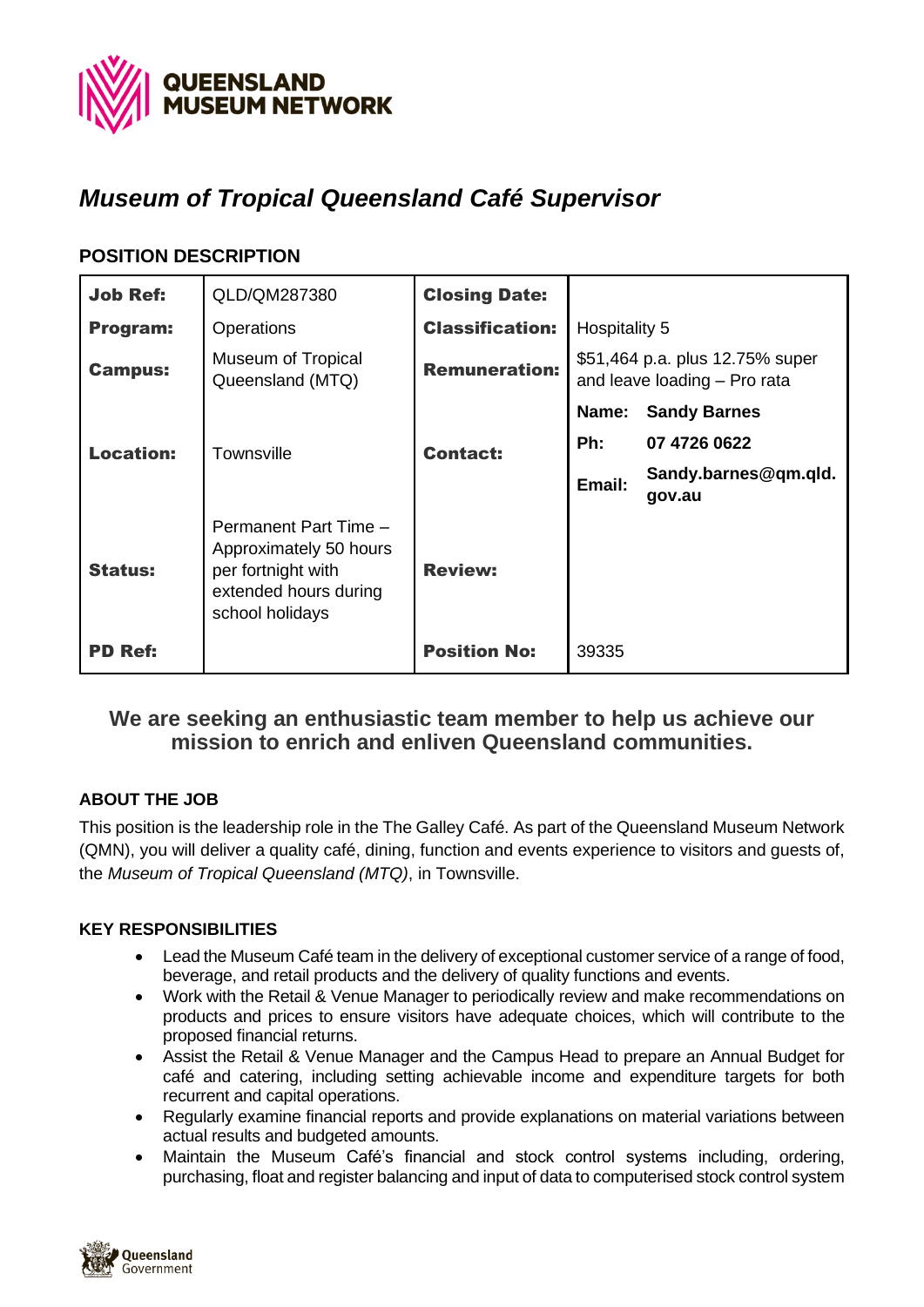- Plan, promote, organise and supervise the operations of the Museum Café, including food and beverage preparation and organising food products in a manner that ensures visual impact.
- Coordinate and manage the Café's Food Safety Management System and audit requirements to meet relevant regulatory standards.
- Provide menus and catering for functions and events.
- Assist the Functions Co-ordinator in the planning, set up and pack down of functions and events.
- Train staff to meet the Museum's Customer Service and Barista standards.
- Provide staff training in the operation of the Museum Café and assist in preparation and management of rosters.
- Identify, analyse, evaluate information in relation to the operation of the Museum Cafe and provide solutions.
- Take all safety measures when performing duties to ensure the safety of yourself and others and comply with QMN's OH&S policies, procedures and Government legislation in relation to hygiene of hospitality environment.

### **ASSESSMENT CRITERIA**

The ideal candidate will demonstrate the following capabilities as they relate to the key responsibilities of the role:

**Supports Strategic Direction** - Recognizes and contributes to the development and achievement of work plans and team goals. Contributes own expertise in assisting with financial planning, including staff rosters and menu planning and costing. Uses established guidelines. Shows judgment, intelligence and common sense.

**Achieves Results -** Contributes own expertise in managing/supervising a Cafe or other commercial hospitality operation. Planning and delivering group functions/events. Competent in handling and accounting for money and operating a computerised point of sales system if required and managing stock control systems (computerised or otherwise).

**Supports Productive Working Relationships** - Nurtures internal and external relationships through active participation in teamwork. Supervises, trains and coordinates team members to achieve results, and operates as an effective team member.

**Displays Personal Drive and Integrity -** Acts professionally at all times and adheres to the code of conduct. Works as directed to achieve work objectives. Remains positive and responds to pressure in a calm manner.

**Communicates with Influence -** Communicates messages clearly and concisely. Adapts communication style and approach to suit different people. Listens carefully to others and checks own understanding of others' comments. Negotiates confidently by explaining a problem and helping to find solutions.

### **MANDATORY QUALIFICATIONS/EXPERIENCE**

Possession of a Certificate 3 in Hospitality Operations and or relevant hospitality experience in cooking, food service, café management and functions.

Current Responsible Service of Alcohol or ability to rapidly acquire one.

Current Responsible Management of Licensed Venue (RMLV) or ability to rapidly acquire one.

Current Food Handler and Food Safety Supervisor certificate or ability to rapidly acquire one.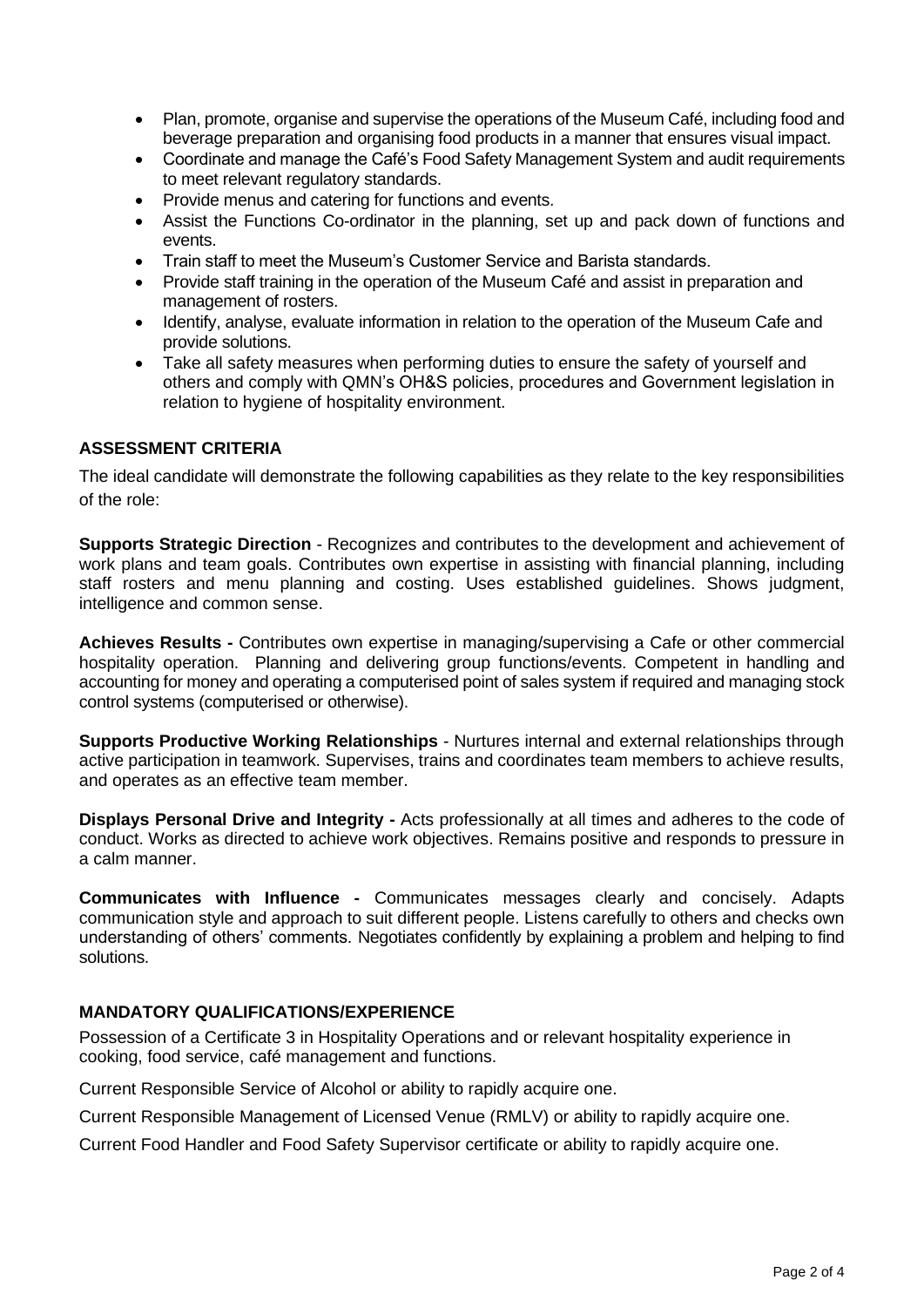### **OUR VISION**

## *Queensland Museum Network — discovering Queensland, inspiring generations. A museum for all Queenslanders that actively partners with diverse communities to enrich understanding of self and place.*

### **THE QUEENSLAND MUSEUM NETWORK (QMN)**

The Queensland Museum Network (QMN) is a dynamic, statewide operation that actively partners with and connects communities through compelling experiences, original research, amazing collections and a creative culture.

As custodian of the State's natural and cultural treasures, QMN makes lasting connections, inspiring generations of Queenslanders to discover, celebrate and value our unique environment and cultural identity.

Our team achieves great things in a supportive culture that encourages innovation and collaboration, and includes scientists, historians, customer service staff, event managers, producers, designers, conservators and photographers.

#### **The Museum of Tropical Queensland, Townsville 70-102 Flinders Street, Townsville QLD 4810 Opened 1987**

The award-winning Museum of Tropical Queensland reveals life at the tropical edge, turning significant research into compelling experiences that showcase the unique cultural and natural heritage of North Queensland.

The modern exhibition space features iconic North Queensland stories including those of HMS *Pandora*, coral reefs and rainforests, dynamic activities and an active temporary exhibition program.

The Museum is home to internationally recognised coral and maritime collections, with a research focus on corals, marine invertebrates, maritime heritage and Indigenous cultures.

A community leader, the Museum brings people together to share their stories and interpret their world in a quest to better understand North Queensland's distinctive cultural identity.

#### **ADDITIONAL INFORMATION**

- Intra-state travel may be required from time to time.
- Probationary periods apply to successful candidates external to the public sector.
- The Café delivers key events throughout the year and requires availability outside normal working hours, including weekends, Public Holidays, School Holidays, major events and functions.
- A non-smoking policy is effective in Queensland Government buildings, offices and motor vehicles.
- Your application for this role will remain current for 12 months and may be considered for recurring vacancies which may be at an alternative location or alternative employment basis (fulltime or part-time).